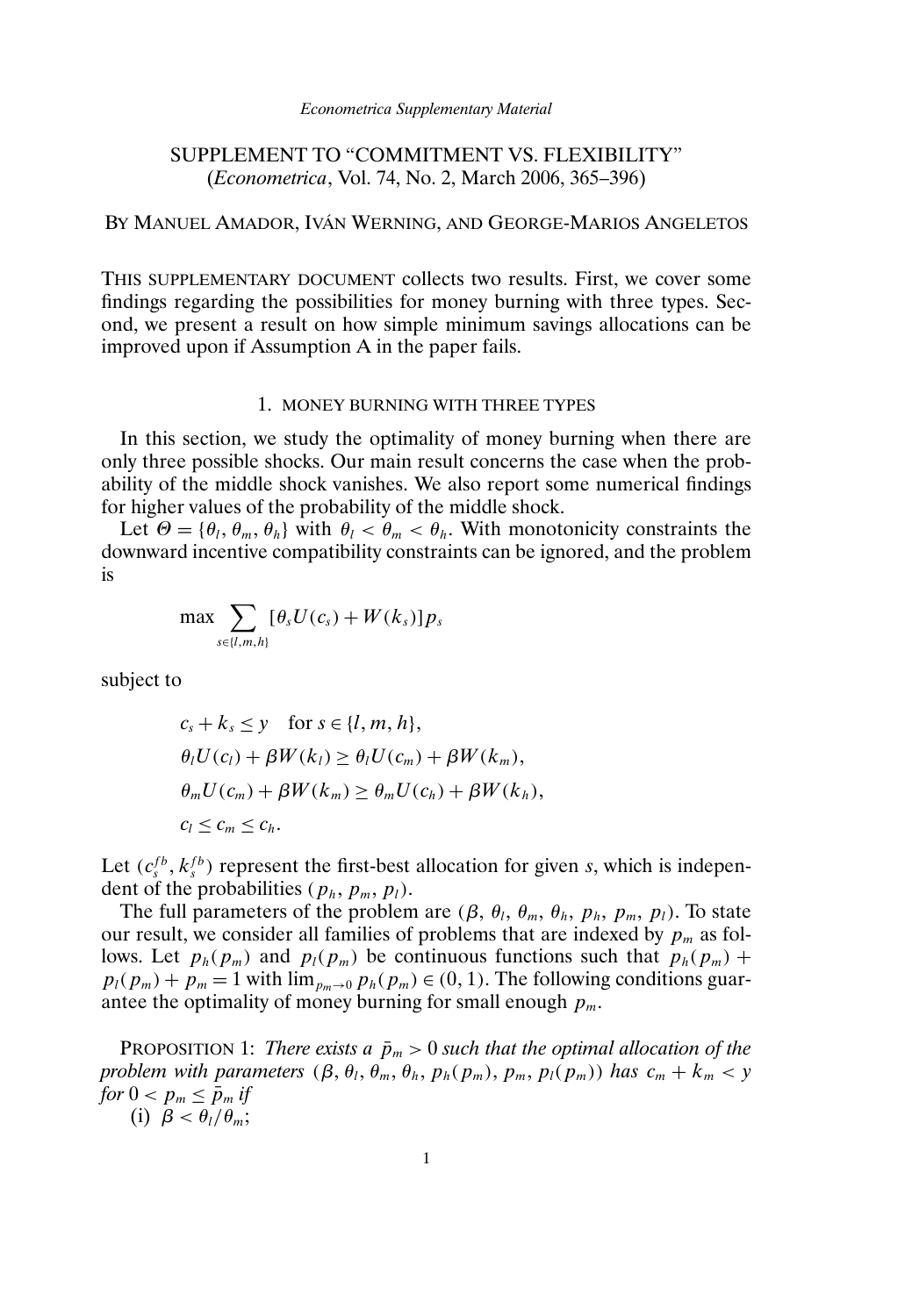(ii)  $\beta > \beta^*$ , *i.e.*, *the first-best allocation is such that* 

$$
\theta_l U(c_l^{fb}) + \beta W(k_l^{fb}) > \theta_l U(c_h^{fb}) + \beta W(k_h^{fb});
$$

(iii) *the*  $(\hat{c}, \hat{k})$  *defined by* 

$$
(1) \qquad \theta_l U(c_l^{fb}) + \beta W(k_l^{fb}) = \theta_l U(\hat{c}) + \beta W(\hat{k}),
$$

(2) 
$$
\theta_m U(\hat{c}) + \beta W(\hat{k}) = \theta_m U(c_h^{fb}) + \beta W(k_h^{fb})
$$

*is such that*  $\hat{c} + \hat{k} < y$ .

*Conversely*, *if any of the inequalities in conditions* (i)*–*(iii) *are reversed*, *then money burning cannot be optimal for small enough*  $p_m$  *(i.e., there does not exist such a*  $\bar{p}_m$ ).

**PROOF:** An allocation  $(c_s, k_s)$  with  $c_l < c_m < c_h$  is optimal if and only if it is feasible and there exists nonnegative multipliers such that the following firstorder conditions hold:

$$
(3) \qquad (p_l + \mu_l)\theta_l U'(c_l) = \lambda_l,
$$

$$
(4) \qquad (p_l + \beta \mu_l)W'(k_l) = \lambda_l,
$$

(5) 
$$
\left(p_m - \frac{\theta_l}{\theta_m}\mu_l + \mu_m\right)\theta_m U'(c_m) = \lambda_m,
$$

(6) 
$$
(p_m - \beta \mu_l + \beta \mu_m)W'(k_m) = \lambda_m,
$$

(7) 
$$
\left(p_h - \frac{\theta_m}{\theta_h} \mu_m\right) \theta_h U'(c_h) = \lambda_h,
$$

$$
(8) \qquad (p_h - \beta \mu_m)W'(k_h) = \lambda_h,
$$

where  $\lambda_s$  are the Lagrange multipliers on the resource constraints and  $\mu_s$  are the multipliers on the incentive constraints. In addition, we require the usual complementary slackness conditions, i.e., that the multipliers are zero if the associated inequalities are strict.

For the sufficiency part, we proceed by explicitly constructing an allocation as a function of the probability  $p_m$ . We then show that, for low enough  $p_m$ , the constructed allocation is optimal and has money burning. The allocation we construct satisfies the first-order conditions (3)–(8), has the resource constraints binding for the low and high types, and imposes the complementary slackness condition that  $\lambda_m(p_m) = 0$ .

Using (5) and (6) we can now solve for the multipliers

(9) 
$$
\mu_l(p_m) = \frac{1 - \beta}{\beta} \frac{1}{1 - \theta_l/\theta_m} p_m,
$$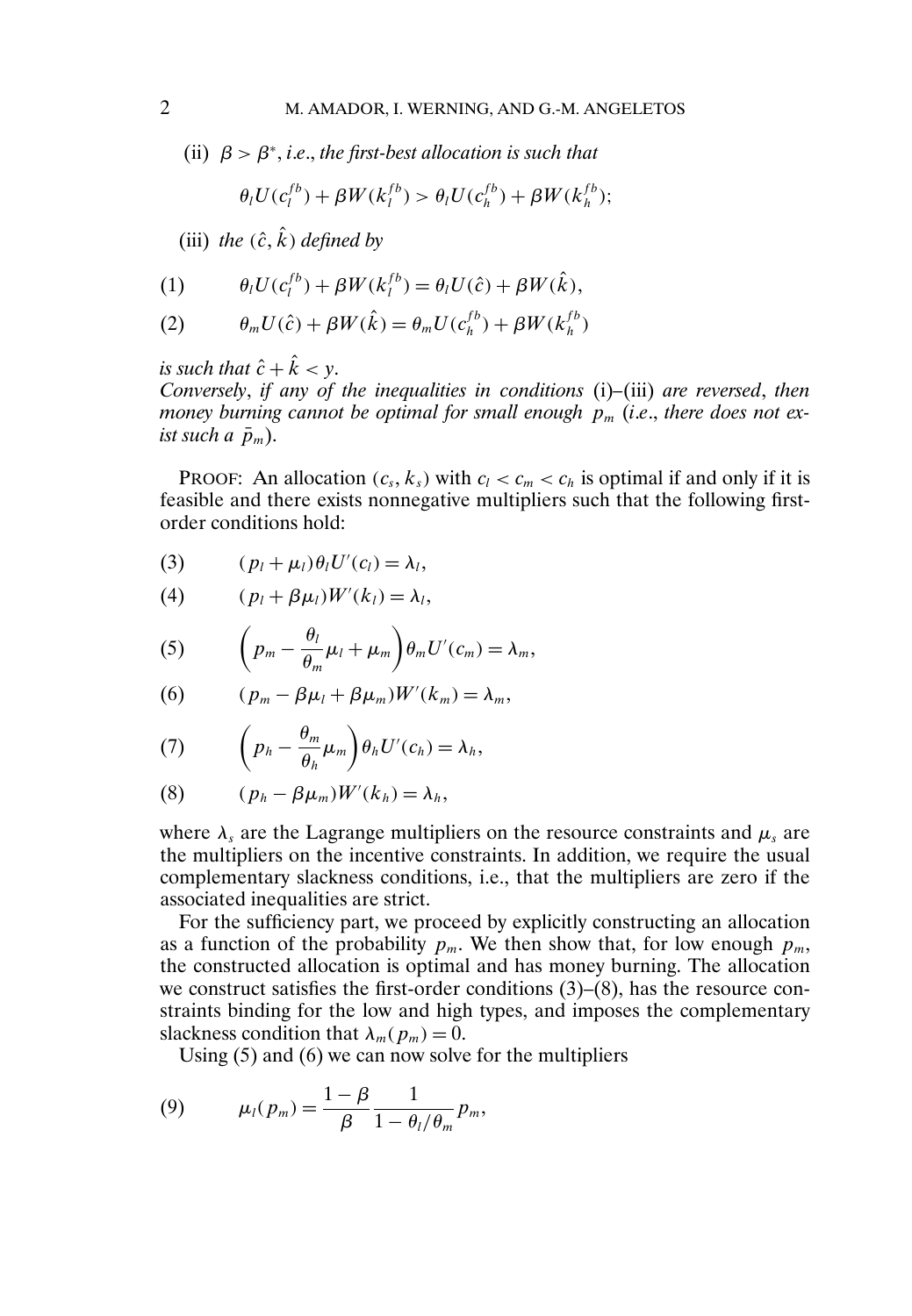(10) 
$$
\mu_m(p_m) = \frac{1}{\beta} \left( \frac{\theta_l/\theta_m - \beta}{1 - \theta_l/\theta_m} \right) p_m,
$$

which are positive since  $\theta_l/\theta_m - \beta \ge 0$  and  $\beta < 1$ . Either equation (3) or (4) implies that  $\lambda_l(p_m)$  is strictly positive. Since  $\mu_m(p_m)$  goes to zero as  $p_m$  goes to zero, both equations (7) and (8) require that  $\lambda_h(p_m)$  be strictly positive for small enough  $p_m$ .

Hence, for small enough  $p_m$ , we can rearrange the first-order conditions (3), (4), (7), and (8) as

(11) 
$$
\frac{\theta_l U'(c_l(p_m))}{W'(k_l(p_m))} = \frac{p_l(p_m) + \beta \mu_l(p_m)}{p_l(p_m) + \mu_l(p_m)},
$$

(12) 
$$
\frac{\theta_h U'(c_h(p_m))}{W'(k_h(p_m))} = \frac{p_h(p_m) - \beta \mu_m(p_m)}{p_h(p_m) - \frac{\theta_m}{\theta_h} \mu_m(p_m)},
$$

which together with the binding resource constraints  $c_l(p_m) + k_l(p_m) = y$  and  $c_h(p_m) + k_h(p_m) = y$  can be solved uniquely for  $c_l(p_m)$ ,  $k_l(p_m)$ ,  $c_h(p_m)$ , and  $k_h(p_m)$ , as continuous functions of  $p_m$ .

Given that  $\mu_l(p_m)$ ,  $\mu_m(p_m) > 0$ , we solve for  $c_m(p_m)$ ,  $k_m(p_m)$  from the binding incentive constraints

$$
(13) \qquad \theta_l U(c_l(p_m)) + \beta W(k_l(p_m)) = \theta_l U(c_m(p_m)) + \beta W(k_m(p_m)),
$$

$$
(14) \qquad \theta_m U(c_m(p_m)) + \beta W(k_m(p_m)) = \theta_m U(c_h(p_m)) + \beta W(k_h(p_m)).
$$

Note that  $c_m(p_m)$  and  $k_m(p_m)$  are continuous in  $p_m$ .

Equations (9) and (10) imply that as  $p_m \to 0$ , we have that  $\mu_l(p_m) \to 0$  and  $\mu_m(p_m) \to 0$ . Equations (11) and (12) imply that as  $p_m \to 0$ ,

(15) 
$$
(c_l(p_m), k_l(p_m)) \to (c_l^{fb}, k_l^{fb}),
$$

(16) 
$$
(c_h(p_m), k_h(p_m)) \to (c_h^{fb}, k_h^{fb}),
$$

because  $\lim_{p_m\to 0} p_h(p_m) > 0$  and  $\lim_{p_m\to 0} p_l(p_m) > 0$ . Continuity of  $(c_m(p_m))$ ,  $k_m(p_m)$ ) implies that, as  $p_m \to 0$ ,

$$
(c_m(p_m), k_m(p_m)) \to (\hat{c}, \hat{k}),
$$

so that for sufficiently low  $p_m$  there is money burning. Finally, parts (ii) and (iii) imply that  $c_l^{fb} < \hat{c} < c_h^{fb}$ , so that indeed, for small enough  $p_m$ , the monotonicity constraints are slack:  $c_l(p_m) < c_m(p_m) < c_h(p_m)$ .

Summarizing, for sufficiently low  $p_m$ , the constructed allocation is feasible, the monotonicity condition is slack, and all the first-order conditions are met; hence, it is optimal.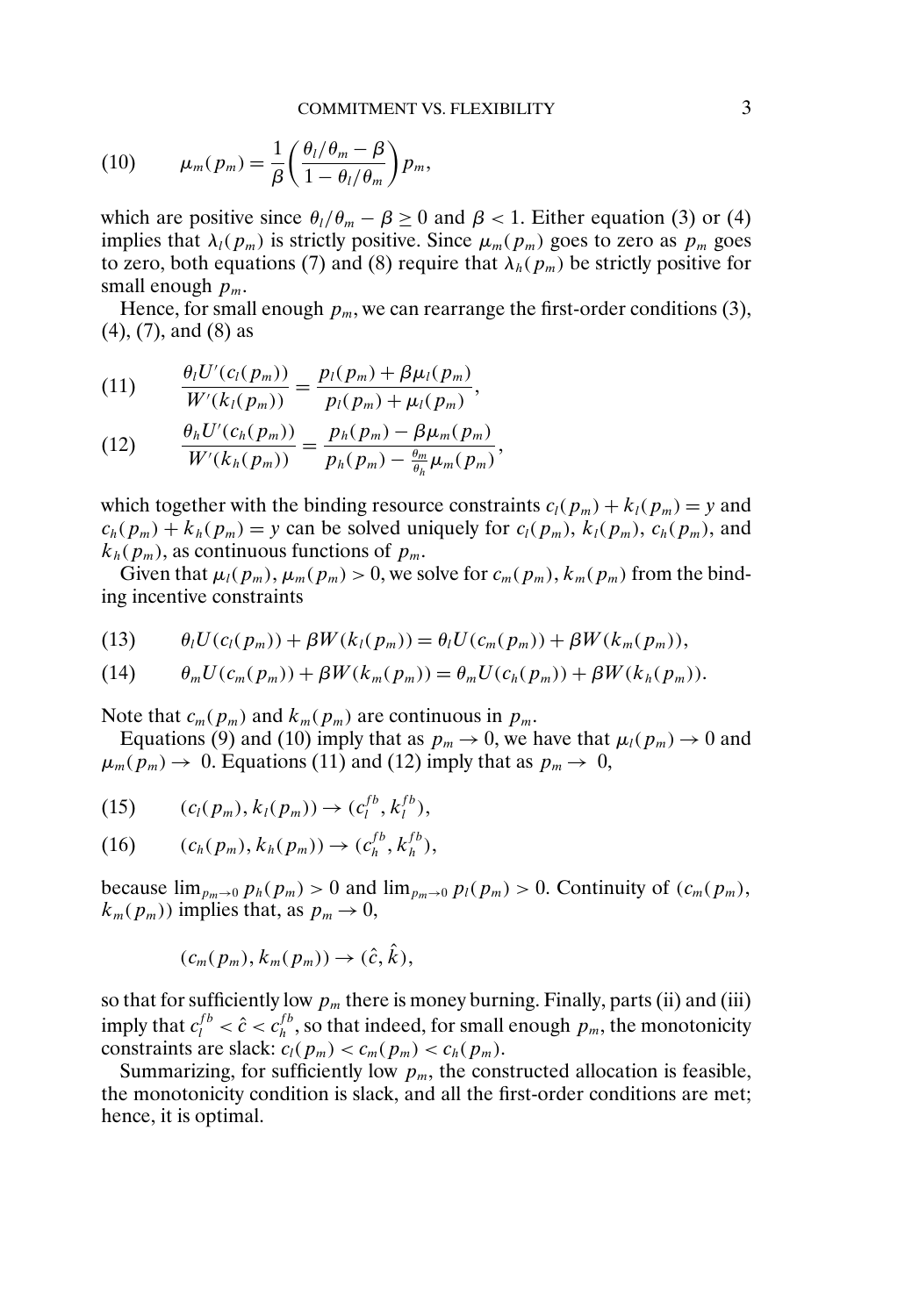

FIGURE 1.—Total expenditure for middle type,  $c_m + k_m$ , as a function of the probability  $p_m$ .

The converse statement follows from the fact that the allocation we constructed above is the only one consistent with optimality and the hypothesis of money burning for sufficiently small  $p_m$ . Hence, if condition (i) is reversed, then  $\mu_m(p_m)$  is strictly negative; if condition (ii) is reversed, then, because the allocation must satisfy (15) and (16), it cannot be incentive compatible for low  $p_m$ ; if the inequality in condition (iii) is reversed, then the resource constraint for the middle type cannot be met for small  $p_m$ .  $Q.E.D.$ 

We have also verified numerically that money burning is possible for high enough  $p_m$  for cases when condition (ii) in the previous proposition is violated. A concrete example that yields money burning has the parameter values

$$
\beta = 0.7
$$
,  $\theta_h = 1.6$ ,  $\theta_m = 1$ ,  $\theta_l = 0.8$ ,  $p_l/p_h = 0.7$ ,  $y = 1$ 

with  $U(c) = -c^{-1}$ . This example is illustrated in Figure 1, which was produced by the Matlab code named *burn.m* provided in Appendix B.1

### 2. DRILLING RESULT

In this section we show that, for the model with a continuous distribution of types, if Assumption A is violated we can improve upon the proposed minimum

<sup>&</sup>lt;sup>1</sup>This code produces two graphs that show the regions of  $p_m$  where money burning can be possible. The first graph plots the allocations of consumption given to each of the three types. The second one shows the expenditure allocated to the middle type  $c_m + k_m$ , as in the figure reproduced here.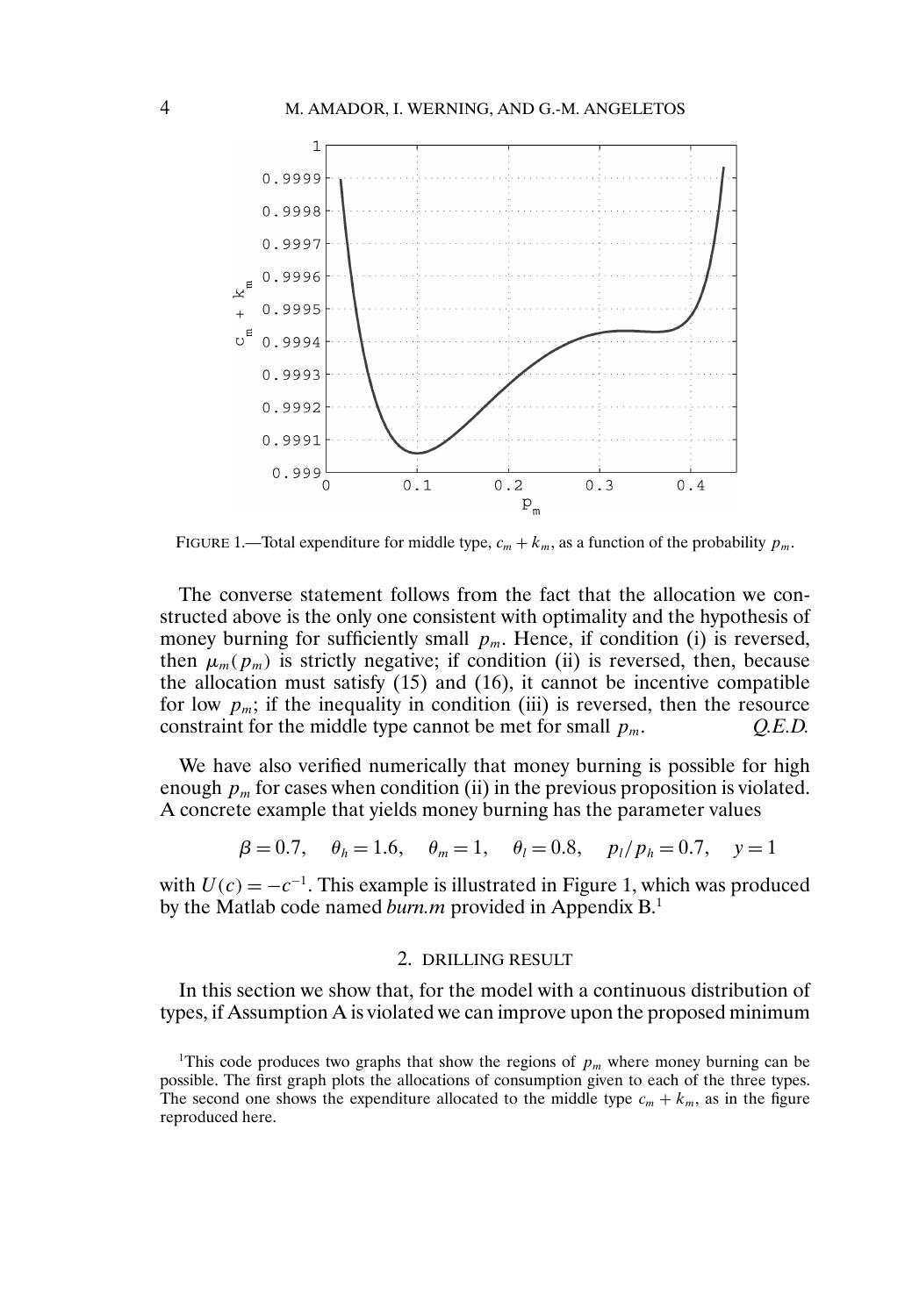savings allocation described by Proposition 3 in the paper. The improvement involves removing ("drilling") intervals previously offered.

Suppose we are offering the unconstrained optimum for some closed interval  $[\theta_a, \theta_b]$  of agents and we consider removing the open interval  $(\theta_a, \theta_b)$ . Agents that previously found their tangency within the interval will move to one of the two extremes  $\theta_a$  or  $\theta_b$ . The critical issue in evaluating the change in welfare is counting how many agents move to  $\theta_a$  versus  $\theta_b$ . For a small enough interval, welfare rises from those moving to  $\theta_a$  and falls from those moving to  $\theta_b$ .

Because the relative measure of agents moving to the right versus the left depends on the slope of the density function, this explains its role in Assumption A. The proof of the next result formalizes these ideas.

Let  $\theta_{ind} \in [\theta_a, \theta_b]$  be the agent type that obtains the same utility from reporting  $\theta_a$  or  $\theta_b$ . We find it more convenient to state the next result in terms of the consumption allocation  $c(\theta)$  and  $k(\theta)$ .

**PROPOSITION 2:** *Suppose a feasible allocation has*  $c(\theta) = c^f(\theta)$  *and*  $k(\theta) = c^f(\theta)$  $k^f(\theta)$  *for*  $\theta \in [\theta_a, \theta_b]$ , *where*  $\theta_b \le \theta_p$ . *Then if*  $G'(\theta)$  *is negative on*  $[\theta_a, \theta_b]$ , *the alternative allocation*

$$
\tilde{c}(\theta), \tilde{k}(\theta) = \begin{cases} c(\theta), k(\theta) & \text{for } \theta \notin [\theta_a, \theta_b], \\ c(\theta_a), k(\theta_a) & \text{for } \theta \in (\theta_a, \theta_{\text{ind}}), \\ c(\theta_b), k(\theta_b) & \text{for } \theta \in [\theta_{\text{ind}}, \theta_b) \end{cases}
$$

*increases the objective function and remains feasible*.

PROOF: Suppose that we are offering a segment of the budget line between the tangency point for  $\theta_L$  and that of  $\theta_H$ , with associated allocation  $c_L$  and  $c_H$ . Define the  $\theta^*$  that is indifferent to the allocation  $c<sub>L</sub>$  and  $c<sub>H</sub>$ . Then  $\theta^* \in (\theta_L, \theta_H)$ for  $\theta_H > \theta_L$ . Upon removing the interval,  $\theta \in (\theta^*, \theta_H)$  types move to  $c_H$  and  $\theta \in (\theta_L, \theta^*)$  types move to  $c_L$  allocation.

Let  $\Delta(\theta_H, \theta_L)$  be the change in utility for the principal of such a move

$$
\Delta(\theta_H, \theta_L) \equiv \int_{\theta^f(\theta_H, \theta_L)}^{\theta_H} \{ \theta U(c^f(\theta_H)) + W(y - c^f(\theta_H)) \} f(\theta) d\theta
$$

$$
+ \int_{\theta_L}^{\theta^f(\theta_H, \theta_L)} \{ \theta U(c^f(\theta_L)) + W(y - c^f(\theta_L)) \} f(\theta) d\theta
$$

$$
- \int_{\theta_L}^{\theta_H} \{ \theta U(c^f(\theta)) + W(y - c^f(\theta)) \} f(\theta) d\theta,
$$

where the function  $c^f(\theta)$  is defined implicitly by

(17)  $\theta U'[c^f(\theta)] = \beta W'(y - c^f(\theta))$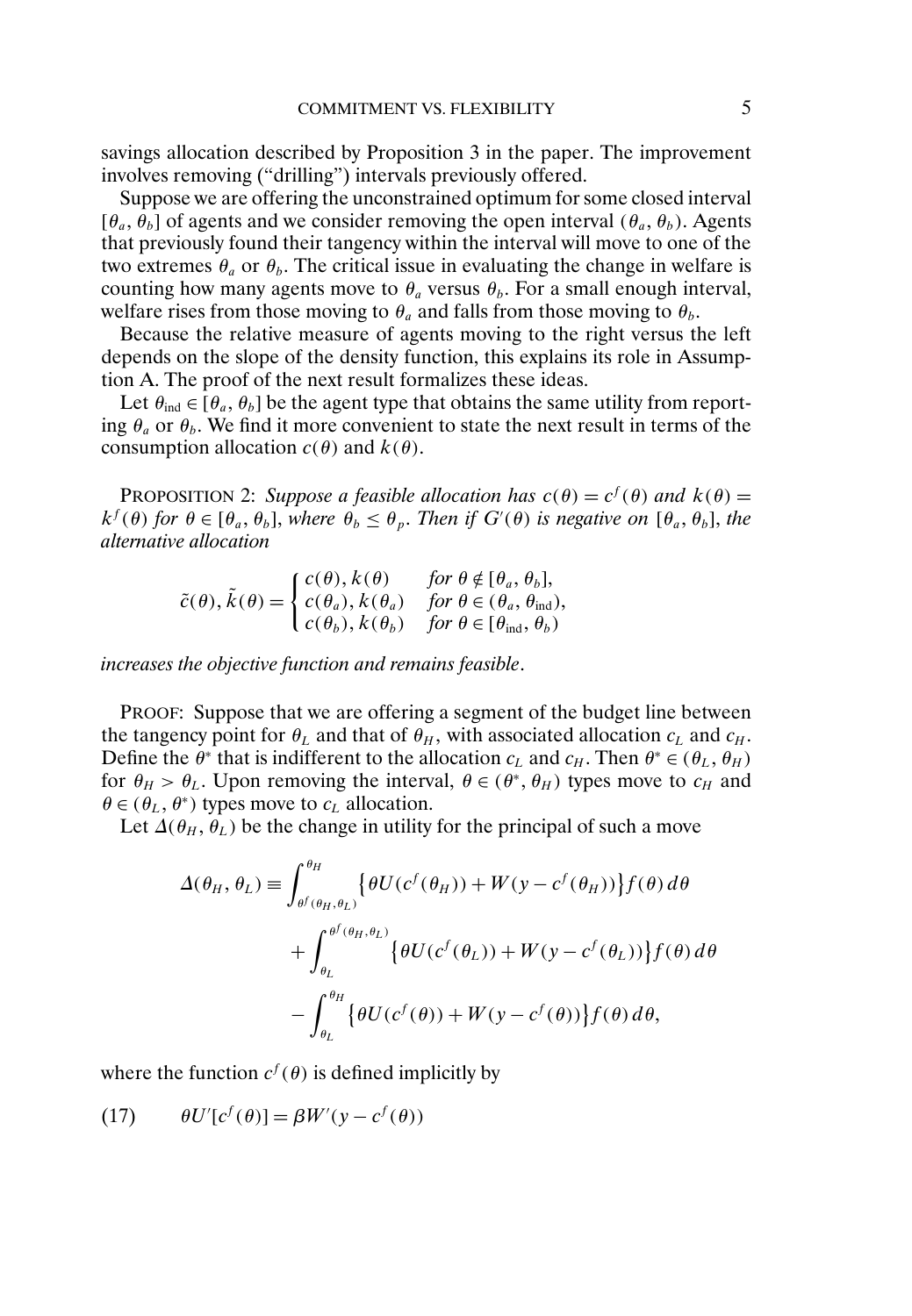and  $\theta^*(\theta_H, \theta_L)$  is then defined by

(18) 
$$
\theta^*(\theta_H, \theta_L)U(c^f(\theta_H)) + \beta W(y - c^f(\theta_H))
$$

$$
= \theta^*(\theta_H, \theta_L)U(c^f(\theta_L)) + \beta W(y - c^f(\theta_L)).
$$

Notice that  $\Delta(\theta_L, \theta_L) = 0$ .

The partial of  $\Delta(\theta_H, \theta_L)$  with respect to  $\theta_H$  can be expressed as

$$
\frac{\partial \Delta}{\partial \theta_H}(\theta_H, \theta_L) = S(\theta_H; \theta^*) \frac{U'(c^f(\theta_H))}{\beta} \frac{\partial c^f(\theta_H)}{\partial \theta_H},
$$

where  $S(\theta; \theta^*)$  is defined by

$$
S(\theta, \theta^*) \equiv (1 - \beta)(\theta - \theta^*)\theta^* f(\theta^*) - \int_{\theta^*}^{\theta} (\theta - \beta \tilde{\theta}) f(\tilde{\theta}) d\tilde{\theta}.
$$

Because  $U'(c^f(\theta_H)) > 0$  and  $\partial c^f(\theta_H)/\partial \theta_H > 0$ , then sign( $\Delta_1$ ) = sign( $S(\theta_H)$ , θ<sup>∗</sup>)). This result is shown in Appendix A.

We only need to sign  $S(\theta_H, \hat{\theta}^*)$ . Clearly,  $S(\theta^*, \theta^*) = 0$ . Taking derivatives we also get that

$$
\frac{\partial S(\theta, \theta^*)}{\partial \theta} = [1 - \beta] \theta^* f(\theta^*) - (1 - \beta) \theta f(\theta) - \int_{\theta^*}^{\theta} f(\tilde{\theta}) d\tilde{\theta}.
$$

Notice that

$$
\frac{\partial S(\theta, \theta^*)}{\partial \theta}\Big|_{\theta^*} = 0,
$$
  

$$
\frac{\partial^2 S(\theta, \theta^*)}{(\partial \theta)^2} = -(2 - \beta)f(\theta) - (1 - \beta)\theta f'(\theta).
$$

Note that  $\partial^2 S(\theta, \theta^*)/(\partial \theta)^2$  does not depend on  $\theta^*$ , just on  $\theta$ . It follows that

$$
\text{sign}\left(\frac{\partial^2 S(\theta, \theta^*)}{(\partial \theta)^2}\right) \le 0
$$

if and only if

(19) 
$$
\frac{\theta f'(\theta)}{f(\theta)} \geq -\frac{2-\beta}{1-\beta},
$$

that is, if Assumption A holds. Integrating  $\partial^2 S(\theta, \theta^*)/(\partial \theta)^2$  twice,

$$
S(\theta_H, \theta^*) = \int_{\theta^*}^{\theta_H} \int_{\theta^*}^{\theta} \frac{\partial^2 S(\tilde{\theta}, \theta^*)}{(\partial \tilde{\theta})^2} d\tilde{\theta} d\theta.
$$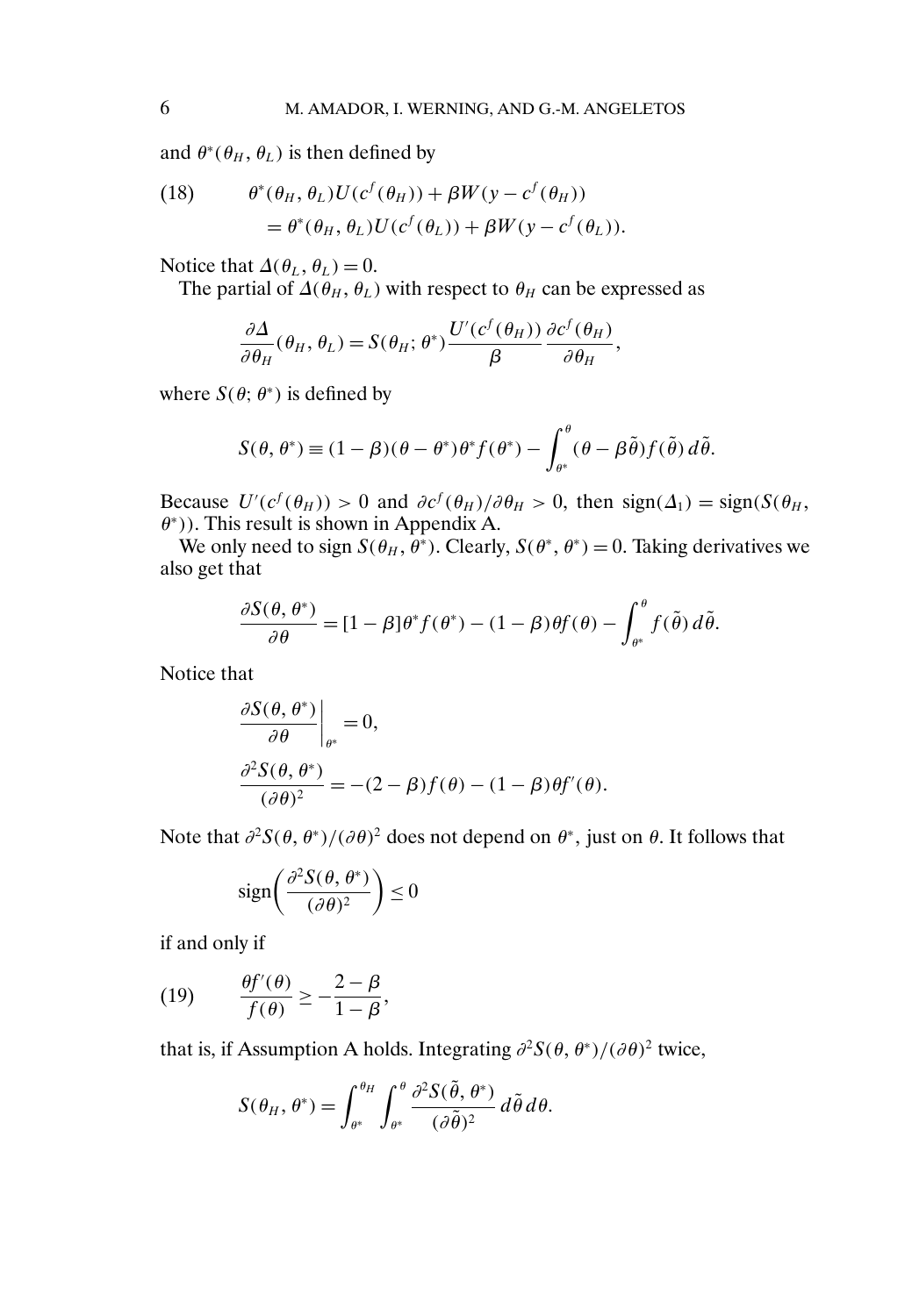Thus  $S(\theta_H, \theta^*) \leq 0$  if Assumption A holds.

This implies then that  $\Delta_1(\theta, \theta_L) \leq 0$  for all  $\theta \geq \theta_L$  if Assumption A holds. Note that

$$
\Delta(\theta_H, \theta_L) = \int_{\theta_L}^{\theta_H} \Delta_1(\theta; \theta_L) d\theta.
$$

Hence

$$
\frac{\theta f'(\theta)}{f(\theta)} \ge -\frac{2-\beta}{1-\beta} \quad \Rightarrow \quad \Delta(\theta_H, \theta_L) \le 0 \quad \text{for all } \theta_H \text{ and } \theta_L,
$$

and clearly  $\theta_L \in \arg \max_{\theta_H > \theta_L} \Delta(\theta_H, \theta_L)$ . In other words, if Assumption A holds, then punching holes into any offered interval is not an improvement.

The converse is also true: if Assumption A does not hold for some open interval  $\theta \in (\theta_a, \theta_b)$ , then the previous calculations show that it is an improvement to remove the whole interval. In other words,

$$
(\theta_a, \theta_b) \in \arg \max_{\theta_L, \theta_H} \Delta(\theta_H, \theta_L)
$$
 s.t.  $\theta_a \le \theta_L \le \theta_H \le \theta_b$ .

This concludes the proof.  $Q.E.D.$ 

*Graduate School of Business, Stanford University, 518 Memorial Way, Stanford, CA 94305, U.S.A.; amador@stanford.edu,*

*Dept. of Economics, Massachusetts Institute of Technology, E52–251A, 50 Memorial Drive, Cambridge, MA 02142, U.S.A.; iwerning@mit.edu,*

*and*

*Dept. of Economics, Massachusetts Institute of Technology, E52–251A, 50 Memorial Drive, Cambridge, MA 02142, U.S.A.; angelet@mit.edu.*

## APPENDIX A: LEMMA ON DERIVATIVES

LEMMA: *The partial of*  $\Delta(\theta_H, \theta_L)$  *with respect to*  $\theta_H$  *can be expressed as* 

$$
\frac{\partial \Delta}{\partial \theta_H}(\theta_H, \theta_L) = S(\theta_H; \theta^*) \frac{U'(c^f(\theta_H))}{\beta} \frac{\partial c^f(\theta_H)}{\partial \theta_H},
$$

*where*  $S(\theta; \theta^*)$  *is defined by* 

$$
S(\theta, \theta^*) \equiv (1 - \beta)(\theta - \theta^*)\theta^* f(\theta^*) - \int_{\theta^*}^{\theta} (\theta - \beta \tilde{\theta}) f(\tilde{\theta}) d\tilde{\theta}.
$$

*Since*  $U'(c^f(\theta_H)) > 0$  *and*  $\frac{\partial c^f(\theta_H)}{\partial \theta_H} > 0$ , *then* sign( $\Delta_1$ ) = sign( $S(\theta_H, \theta^*)$ ).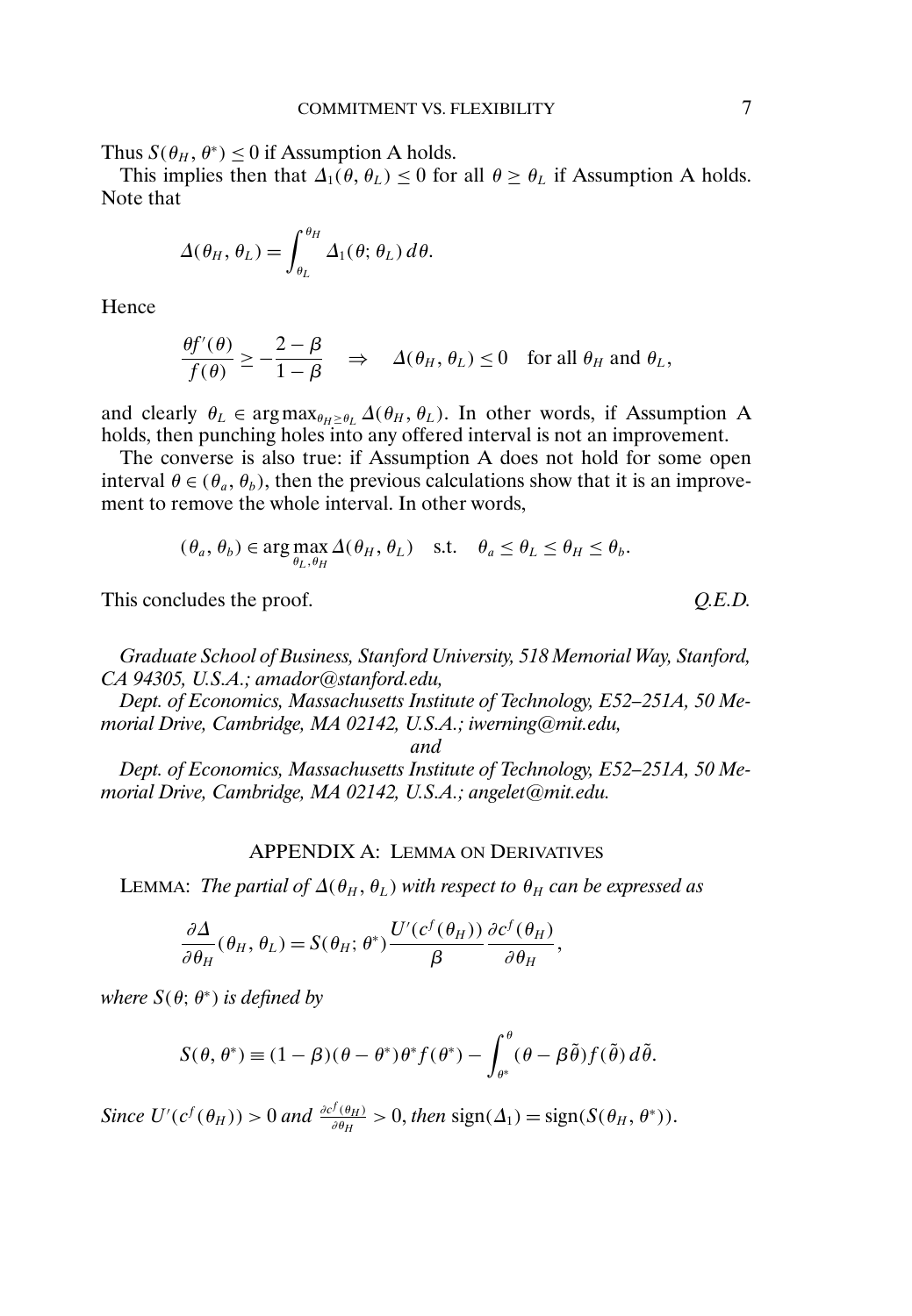PROOF: We have

$$
\Delta_1(\theta_H, \theta_L)
$$
\n
$$
= [\theta_H U(c^f(\theta_H)) + W(y - c^f(\theta_H))]f(\theta_H)
$$
\n
$$
- [\theta^*(\theta_H, \theta_L)U(c^f(\theta_H)) + W(y - c^f(\theta_H))]f(\theta^*)\frac{\partial \theta^*}{\partial \theta_H}
$$
\n
$$
+ \int_{\theta^*(\theta_H, \theta_L)}^{\theta_H} {\theta U'(c^f(\theta_H)) - W'(y - c^f(\theta_H))}f(\theta)\frac{\partial c^f(\theta_H)}{\partial \theta_H} d\theta
$$
\n
$$
+ {\theta^*(\theta_H, \theta_L)U(c^f(\theta_L)) + W(y - c^f(\theta_L))}f(\theta^*)\frac{\partial \theta^*}{\partial \theta_H}
$$
\n
$$
- [\theta_H U(c^f(\theta_H)) + W(y - c^f(\theta_H))f(\theta_H)].
$$

Combining terms, we have

$$
\Delta_1(\theta_H, \theta_L)
$$
\n
$$
= \left( \int_{\theta^*(\theta_H, \theta_L)}^{\theta_H} \left\{ \theta U'(c^f(\theta_H)) - W'(y - c^f(\theta_H)) \right\} f(\theta) d\theta \right) \frac{\partial c^f(\theta_H)}{\partial \theta_H} + \left\{ \theta^*(\theta_H, \theta_L) \left[ U(c^f(\theta_L)) - U(c^f(\theta_H)) \right] \right\} + W(y - c^f(\theta_L)) - W(y - c^f(\theta_H)) \left\{ f(\theta^*) \frac{\partial \theta^*}{\partial \theta_H} \right\}.
$$

Now, from (17) we have

$$
\theta U'[c^f(\theta)] - W'(y - c^f(\theta)) = \left[\frac{\beta - 1}{\beta}\right] \theta U'[c^f(\theta)].
$$

Substituting above, we get

$$
\Delta_1(\theta_H, \theta_L)
$$
\n
$$
= \left( \int_{\theta^*(\theta_H, \theta_L)}^{\theta_H} \left( \theta - \frac{1}{\beta} \theta_H \right) f(\theta) d\theta \right) U'(c^f(\theta_H)) \frac{\partial c^f(\theta_H)}{\partial \theta_H} + \left\{ \theta^*(\theta_H, \theta_L) \left[ U(c^f(\theta_L)) - U(c^f(\theta_H)) \right] \right\} + W(y - c^f(\theta_L)) - W(y - c^f(\theta_H)) \left\{ f(\theta^*) \frac{\partial \theta^*}{\partial \theta_H} \right\}.
$$

We also have that from  $(18)$ ,

$$
-\frac{\theta^*(\theta_H, \theta_L)}{\beta} [U(c^f(\theta_L)) - U(c^f(\theta_H))]
$$
  
=  $\{W(y - c^f(\theta_L)) - W(y - c^f(\theta_H))\},\$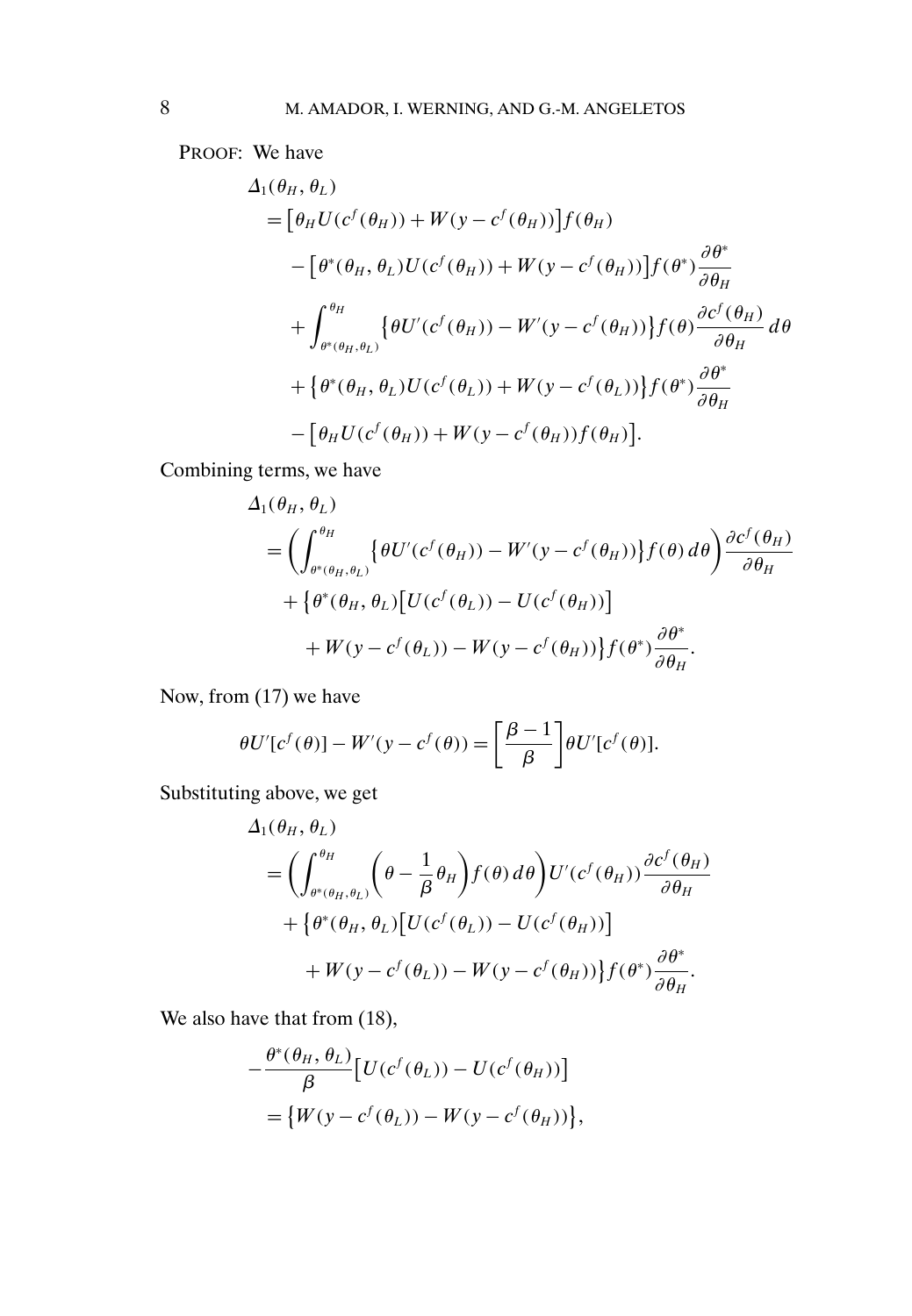so

$$
\Delta_1(\theta_H, \theta_L) = \left\{ \left[ \frac{1}{\beta} - 1 \right] \theta^* f(\theta^*) \right\} \left[ U(c^f(\theta_H)) - U(c^f(\theta_L)) \right] \frac{\partial \theta^*}{\partial \theta_H}
$$

$$
- \left( \int_{\theta^*}^{\theta_H} \left( \frac{1}{\beta} \theta_H - \theta \right) f(\theta) d\theta \right) U'(c^f(\theta_H)) \frac{\partial c^f(\theta_H)}{\partial \theta_H}.
$$

Differentiating (18), we obtain

$$
\frac{\partial \theta^*}{\partial \theta_H} \Big[ U(c^f(\theta_H)) - U(c^f(\theta_L)) \Big] \n= -\Big[ \theta^* U'(c^f(\theta_H)) - \beta W'(y - c^f(\theta_H)) \Big] \frac{\partial c^f(\theta_H)}{\partial \theta_H}.
$$

Using the fact that  $\theta U'[c^f(\theta)] - \beta W'(1 - c^f(\theta)) = 0$  implies

$$
\frac{\partial \theta^*}{\partial \theta_H} \Big[ U(c^f(\theta_H)) - U(c^f(\theta_L)) \Big] = [\theta_H - \theta^*] U'[c^f(\theta_H)] \frac{\partial c^f(\theta_H)}{\partial \theta_H}.
$$

Substituting back, the result follows.  $Q.E.D.$ 

# APPENDIX B: MATLAB *burn.m* CODE: MONEY BURNING WITH THREE TYPES

```
function burn
%%%%%%%%%%%%%%%%%%%%%%%%%%%%%%%%%%%%%%%%%%%%%%%%%%%%%%%%%%%%%%%%%%%%
% computes potential money burning allocation for the 3 type case
% reports allocation and whether or not it satisfies
% auxiliary conditions to be deemed incentive compatible
%%%%%%%%%%%%%%%%%%%%%%%%%%%%%%%%%%%%%%%%%%%%%%%%%%%%%%%%%%%%%%%%%%%%
%%%%%%% parameterization %%%%%%%%%%%%%%%%%%%%%%%%%%%%%%%%%%%%%%%%%%%
% sigma=2, thetal = .8, thetah=1.6, thetam=1, ploverph = .7 betta=.7
% leads to money burning for the middle type for high enough pm
%%%%%%%%%%%%%%%%%%%%%%%%%%%%%%%%%%%%%%%%%%%%%%%%%%%%%%%%%%%%%%%%%%%%
clear
global betta sigma thetal thetah thetam lamda y p
% parameters
ploverph = .7; %ratio of pl over ph
ppmm=(.001:.005:.999)'; %possible values for pm
sigma = 2;thetal = .8;
thetah = 1.6;
thetam = 1;
betta = .7;y=1;% first best allocation
cl_fb = y*(((thetal)^(-1/sigma)+1)^(-1);
```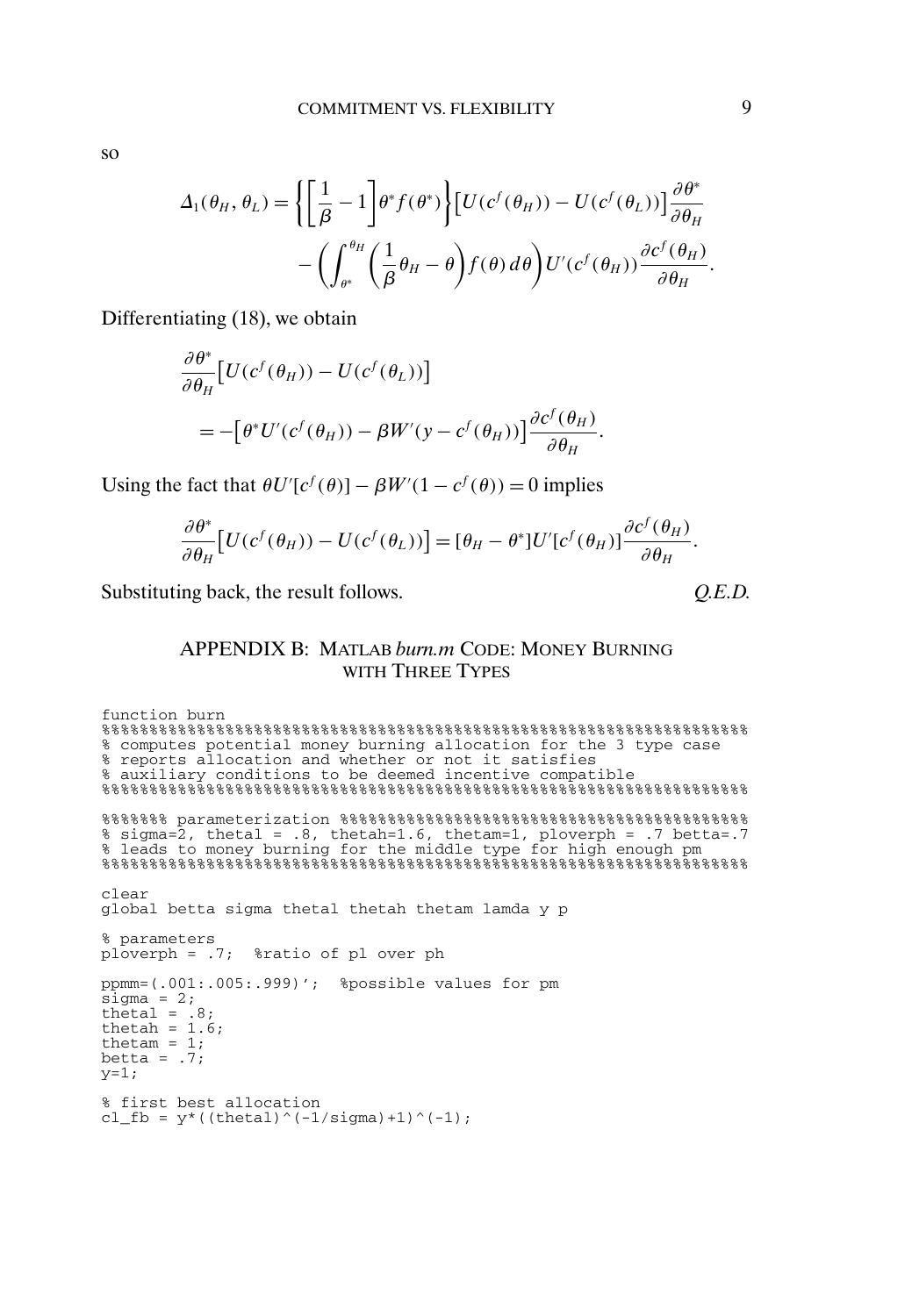```
ch_fb = y*( ((thetah)^(-1/sigma)+1)^(-1);
kl_fb = y - cl_fb;<br>kh_fb = y - ch_fb;beta_star = thetal*(u(cl_fb) - u(ch_fb)) / (u(kh_fb) - u(kl_fb));
% when betta<beta_star, first best for low and high not IC
Ym =0; % dummy variable initialized
if (betta > thetal/thetam | betta < thetam/thetah)
          'no money burning possible-!!!! change parameters'
else
for i = 1: length(ppmm)
% pause
     clc;
    pm=ppmm(i);
     %construction ph and pl given pm and the ratio pl/pm
    ph=(1-pm)/(1+p\bar{1}overph);p1=1-pm-ph;% solve for mu
    A = [-\text{theta1}/\text{thetam}, 1; - \text{beta}, \text{beta}];<br>B = [-\text{pm} \quad ; -\text{pm}];B = [-pm]mu=inv(A)*B;if mu(1) < 0 | mu(2) < 0;
         display('mul or mul is negative'); problem(i, 1)=1;
     else
     % compute cL and cH from mu
    r1 = \text{t}heta1*(p1 + mu(1))/(p1 + \text{b}tta*mu(1));% ratio of marginal utilities for the low type
    rh = \text{thetah*}(ph - mu(2)*\text{thetam/theta})/(ph - \text{hetam/2});
     % ratio of marginal utilities for the high type
     % if any of these ratios is negative .. this cannot be
     % possible.. stop
     if rl<0 | rh<0; display('rl or rh are negative');
problem(i,1)=1.5; else
     % compute the allocation for low and high from the ratio
% of marginal utilities and income
     c1l = y*[1 + rl.^(-1/sigma)].^-1; c2l=y- c1l;
c1h = y*[1 + rh.^(-1/sigma)].^-1; c2h=y- c1h;
    u1l = u(c11); u2l = u(c21); u1h = u(c1h); u2h = u(c2h);
     % now compute u1m and u2m from binding linear IC equations
     % for low and medium types
    Aic = [thetal, betta ; thetam, betta];
    Bic = [theta^*u11 + \text{beta*}u21 ; \text{theta*}u1h + \text{beta*}u2h];um = inv(Aic)*Bic;%checking that those utility values are feasible
     if (sigma-1) *um(1) > 0 | (sigma-1) *um(2) > 0' utility is out of bounds'
problem(i,1) = 2;
     else
     %finding the consumption bundle for the middle type
     c1m =[(1-sigma)*um(1)].^(1/(1-sigma));
c2m =[(1-sigma)*um(2)].^(1/(1-sigma));
    c1 = [c11, c1m, c1h]C1(i,:) = c1;
```